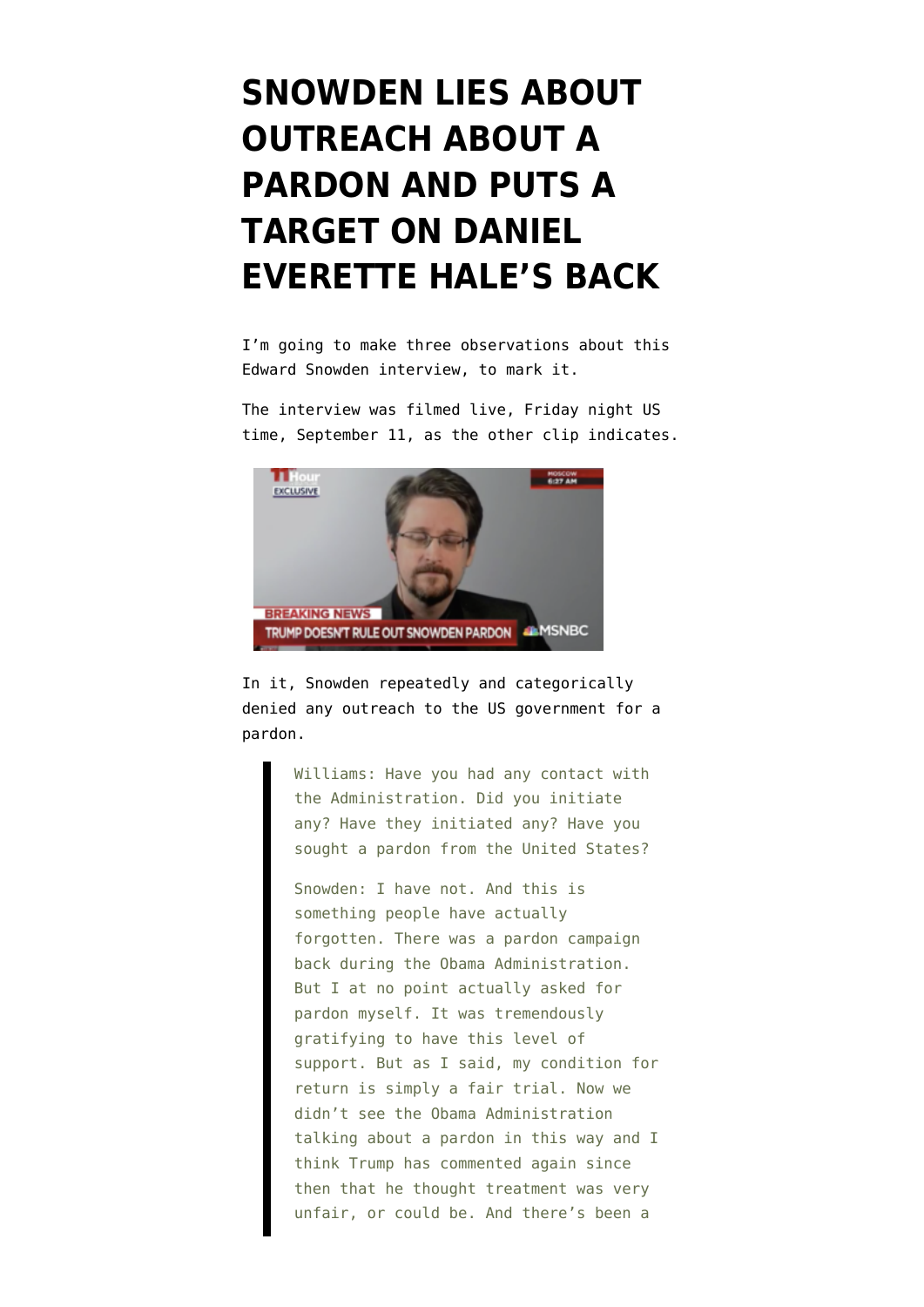lot of speculation that's come from this. But there's been no contact. I was as surprised as anyone else to see this. But it's very interesting to see this President thinking pardoning what a lot of people would consider [laughs] one of the big names in this new war on whistleblowers. And that's something that we should all support seeing come to an end.

Williams: So no representative for you has done any outreach. No representative for you or you yourself has heard anything from the White House, the Administration, any government types?

Snowden: No. By hook or by crook, there's been nothing. No contact, anything like that. I think [laughs] if that were happening, it would be certainly news that we would hear through other channels.

Williams: Let's use plain English. The price for pardons appears to be lavish praise for this President after the fact. Is that something you're willing to do?

Snowden: Certainly not. I don't think a pardon is — or should be — conditioned on anything. When you look at the pardon power, it's constitutionally derived. It's Article II Section 2. A pardon is not a contract. A pardon is not something that you accept or reject. And it certainly shouldn't be used as a political tool. And this is why, while I haven't asked for pardon from the President, I will ask for A Pardon for others. When I mentioned the war on whistleblowers, this is an ongoing and continuing thing. The reason pardon is even being considered, even being debated, the fact that comments from the Attorney General are even hitting the news are because everyone who has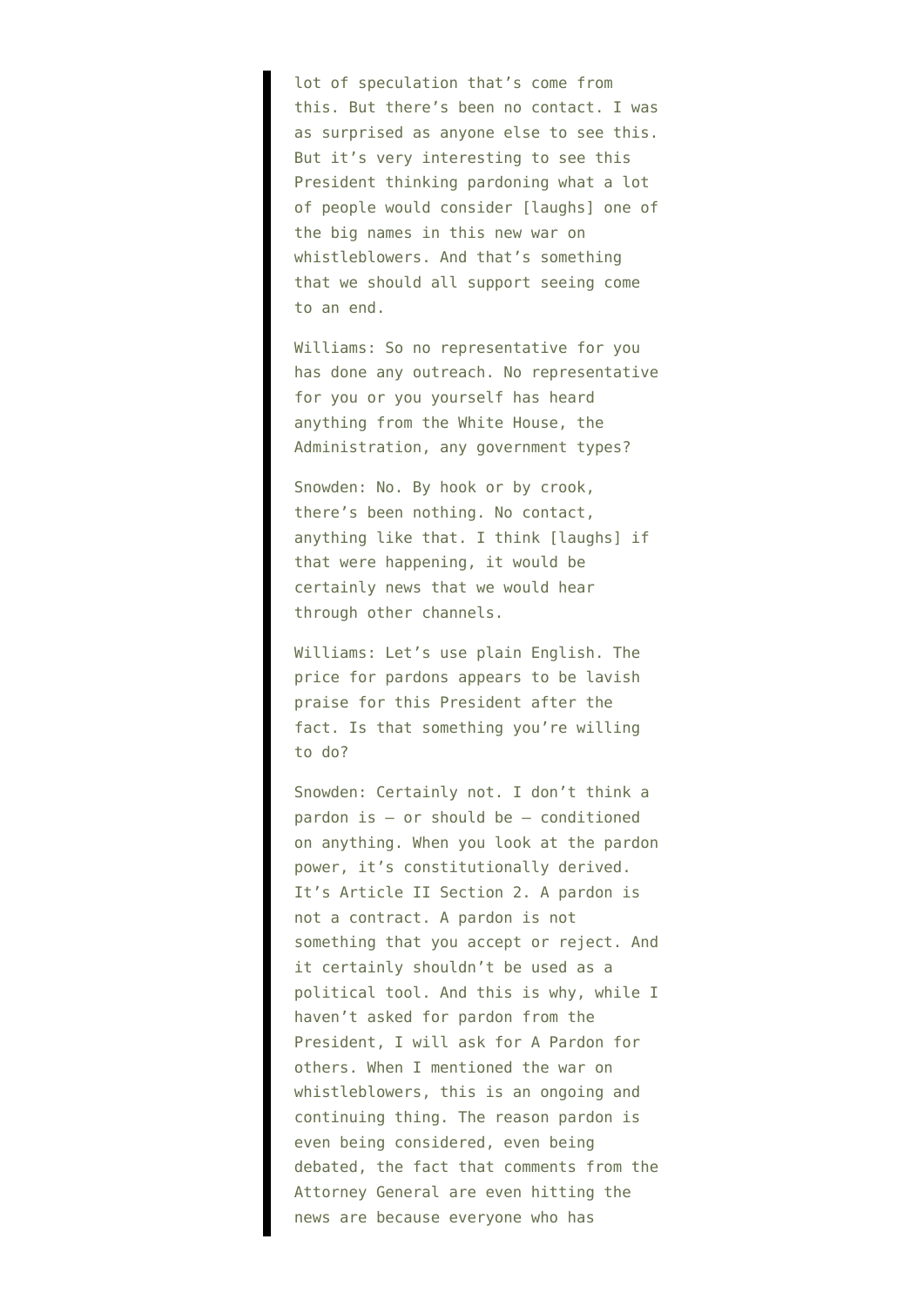followed these cases know, being charged under the Espionage Act as a whistleblower means no fair trial is permitted. And there are people in the United States today, serving time in prison for doing the right thing. And this is why we should see Donald Trump or any President — end the war on whistleblowers. He should pardon Reality Winner for trying to expose election interference. He should pardon Daniel Hale for revealing abuses in the drone program. Or Terry Albury for trying to expose systemic racism within the FBI. And these are all people who are deserving of pardon. But this, when we look at pardon, pardon is intended to ameliorate unfairness, to fix fundamental flaws in our system of laws or the way they're being applied. And there's nowhere this is more clear right now than in the prosecution of whistleblowers under the Espionage Act.

It is, of course, a blatant lie that there has been no outreach.

Just hours earlier (I think about three?), Glenn Greenwald went onto Tucker Carlson's show — a show that has repeatedly served as a platform for people to pitch pardons — and [argued](https://www.emptywheel.net/2020/09/12/glenn-greenwald-moves-to-close-the-deal-on-trumps-election-help-quid-pro-quo/) that Trump should pardon Snowden and Julian Assange. Though Glenn had promised he would be talking about journalism, he instead pitched the pardon as a good way for Trump to stick it to the Deep State. Glenn's pitch was not only premeditated (it had been rescheduled days earlier), but it was delivered to fit Tucker's 3 minute time slot.

So Glenn lied about defending journalism (rather than just damaging the Deep State), and Snowden lied about there being no outreach. Snowden also, in the other clip, lied about Putin taking no interest in him.

There was one truth told. When Snowden said, "if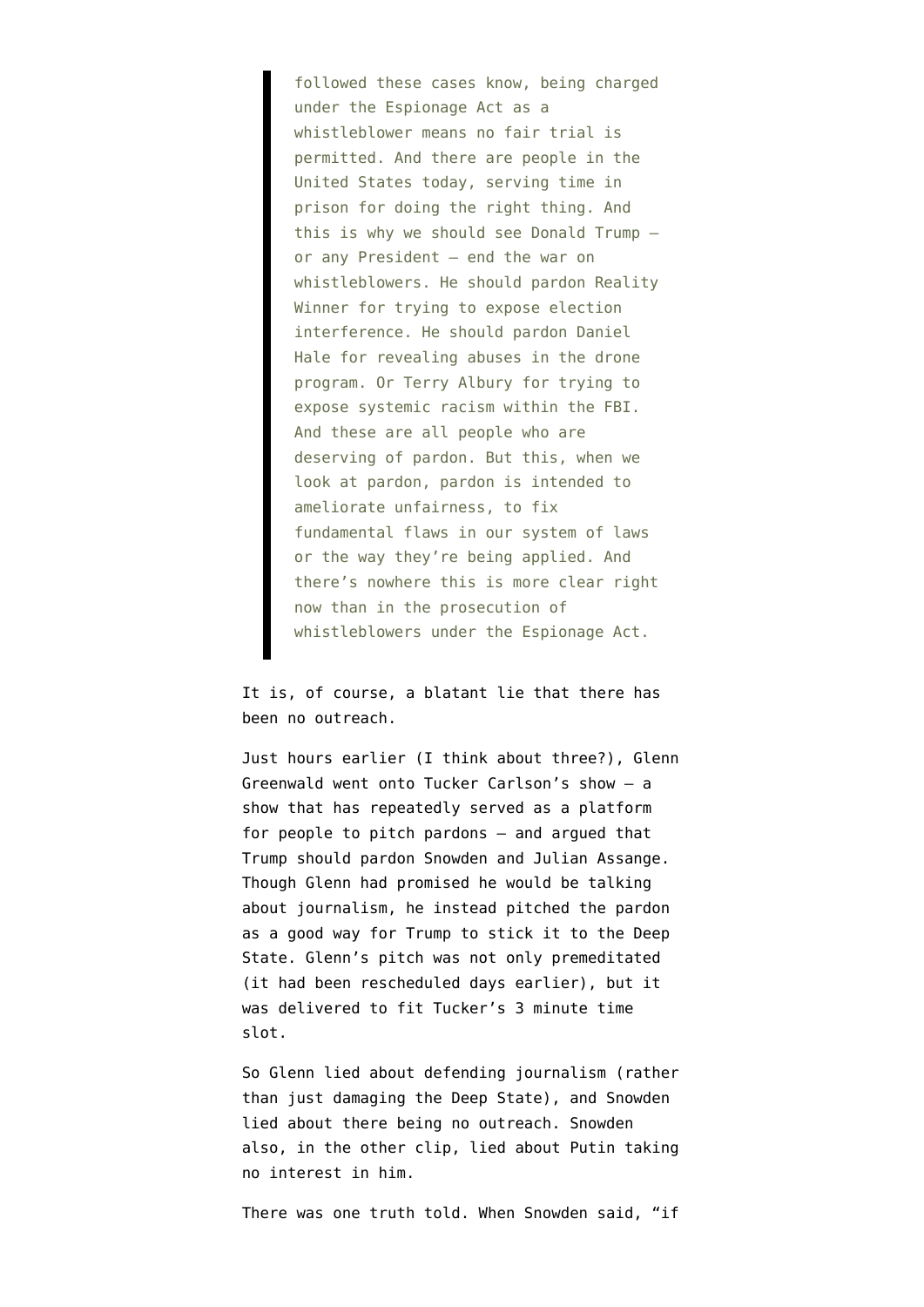that [outreach about a pardon] were happening, it would be certainly news that we would hear through other channels," he was effectively telling the truth. This *was* news on another channel: Glenn Greenwald, appearing on Fox News, just hours earlier, pitched Trump on a pardon.

Snowden, in turn, suggested that Trump was thinking of ending the "war on whistleblowers" and — at a time when Trump is ending the careers of people who make legal whistleblowing claims upholding democracy, with glee — claimed that there is no place where unfairness is more clear than the prosecution of whistleblowers under the Espionage Act.

I'll spot Snowden that one for his own selfinterest.

Then Snowden calls for a pardon for three others he suggests are serving time in prison. Reality Winner and Terry Albury *are* serving time. But Daniel Hale is not. He's out on bail awaiting trial. In other words, Snowden is actually just calling to pardon everyone who leaked to The Intercept.

In fact, unless Trump decides to pardon Hale, who doesn't have anyone lobbying him on Tucker Carlson's show, Snowden just made Hale's life worse.

That's because the government [believes](https://www.courtlistener.com/recap/gov.uscourts.vaed.405902/gov.uscourts.vaed.405902.82.0.pdf) that Hale was "inspired" by Snowden.

Moreover, as argued in more detail in Defendant's Reply in support of his Motion to Dismiss for Selective or Vindictive Prosecution (filed provisionally as classified), it appears that arbitrary enforcement – one of the risks of a vague criminal prohibition – is exactly what occurred here. Specifically, the FBI repeatedly characterized its investigation in this case as an attempt to identify leakers who had been "inspired" by a specific individual – one whose activity was designed to criticize the government by